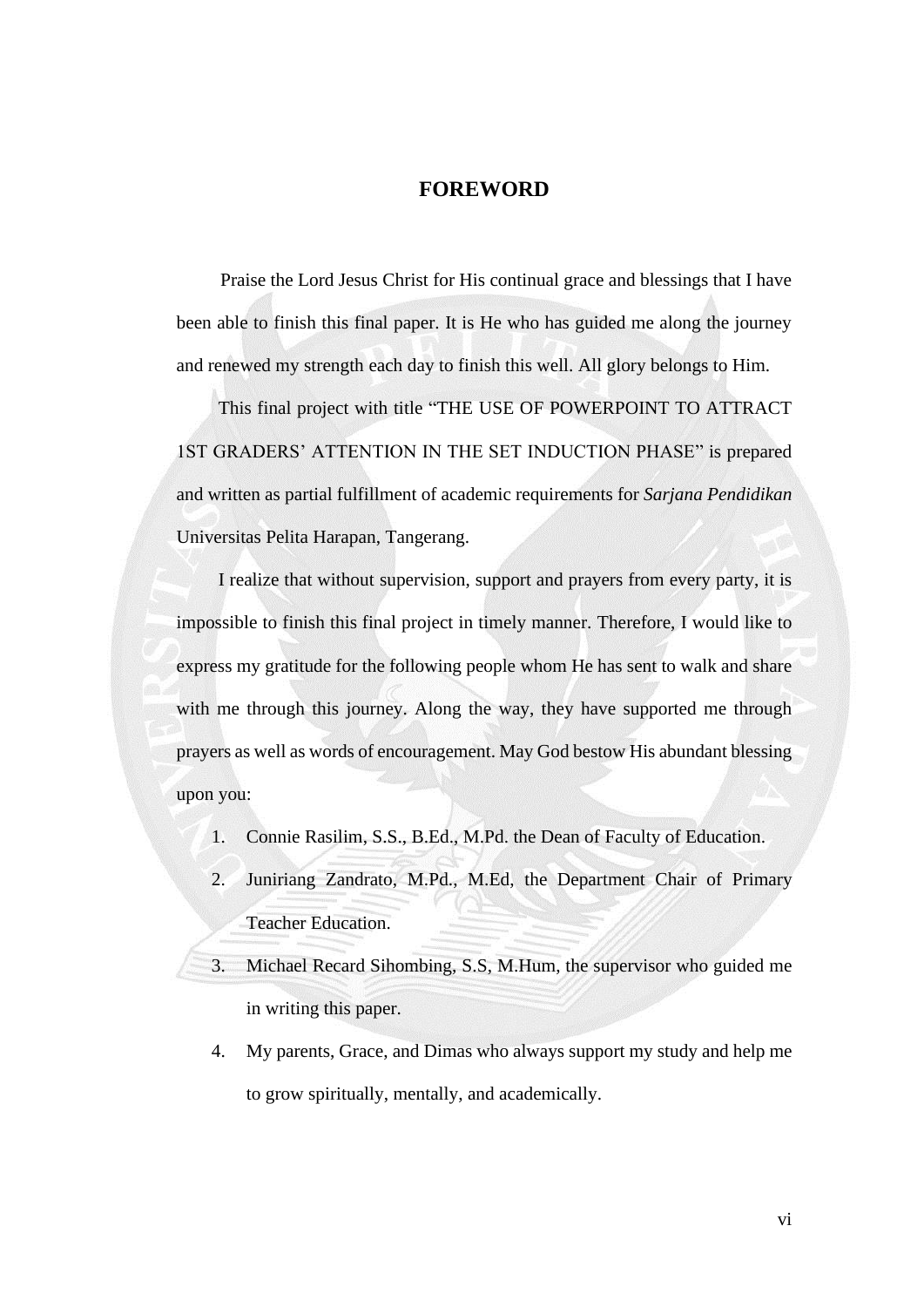- 5. Ci Lissa, ko Lius, and Luke, the best host family ever. Thanks for your love and keep supporting me during my study here in Karawaci.
- 6. Ci Ester, Pastor John and Abby who hosted me and provided care while I was writing this paper.
- 7. Om James Riady who always supports my study and ministry.
- 8. OVO squad: Massyus, Ribka, Keren, Rachel, and mum Gabby who helps me to enjoy my uni life and make everything a lot easier here.
- 9. Church Family: Erita, Tina, ci Christina, ci Launy, Hannah, Wulan, Putry, Sukma, Chris, Arvin, Eri, Pastor Andrew, Airon, MTA sisters, kak Chey, kak Cherry, and everyone in HMCC TGR who supports me in prayer and keep encouraging to finish strong my final projects.
- 10. My beloved classmates in ED1 2016, Ananda Wini and other friends.
- 11. My roommates, 307 girls, who have been faithfully reminded me to not be procrastinating on any work of this task, especially Natal and Arni.
- 12. My mentoring: Kak Fivi, Vivit, Ombar, kak Santi to help me grow spiritually and academically during the past 3 years.

Lastly, I am fully aware that there are things than can be improved in this study. Thus, critics and suggestions from readers will be useful. Hopefully, this study will be beneficial for every party reading it.

Tangerang, September 20, 2019

The Writer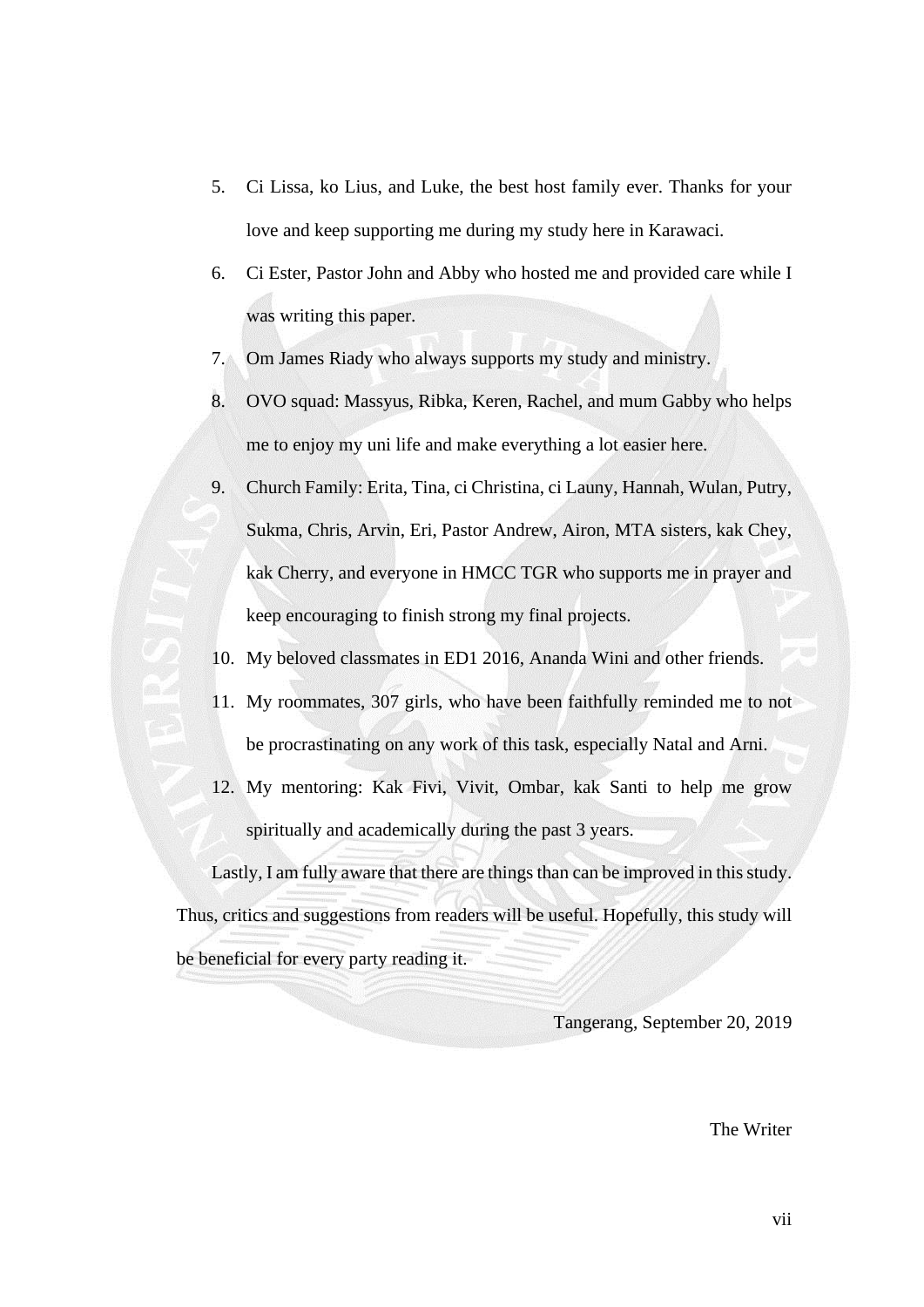## **TABLE OF CONTENTS**

page

## <span id="page-2-0"></span>**THE FINAL PROJECT AUTHENTICITY STATEMENT**

**FINAL PROJECT SUPERVISOR'S APPROVAL**

**FINAL PROJECT EXAMINER PANEL'S APPROVAL FORM**

*LEMBAR PUBLIKASI TUGAS AKHIR*

| TECH-SAVVY GENERATION AND THE IMPACT IN THE LEARNING     |
|----------------------------------------------------------|
|                                                          |
| SET INDUCTION SKILL: UTILIZING POWERPOINT TO ATTRACT 1ST |
| <b>GRADERS ATTENTION AS THE TECH-SAVVY GENERATION 19</b> |
|                                                          |
|                                                          |
|                                                          |